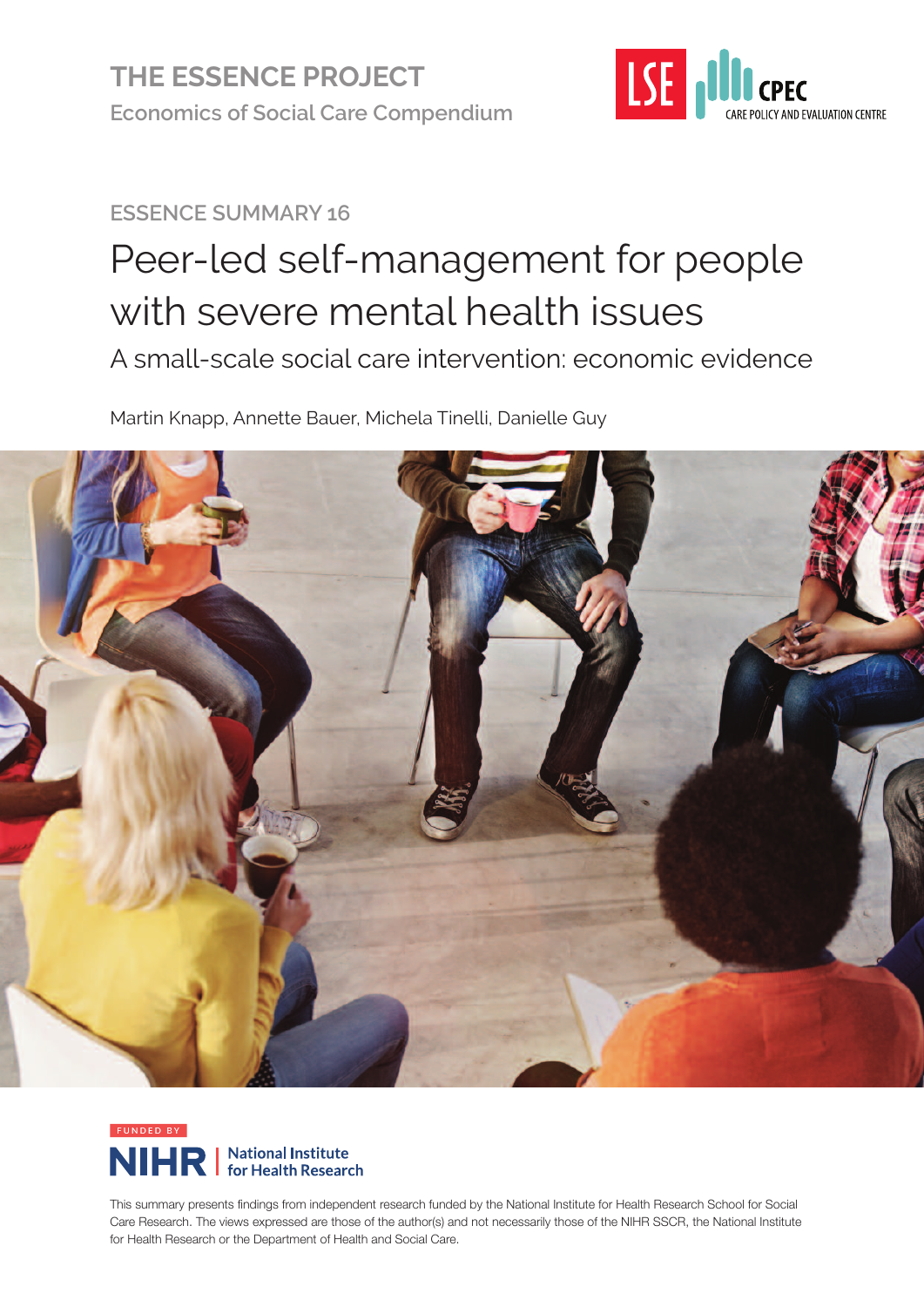#### **WHAT IS THE INTERVENTION?**

The Mental Health Foundation ran a peer-led, self-management intervention for people with severe mental health issues (1). The goal of the programme was for participants to learn goal-setting and problem-solving techniques. Additionally, the programme offered an opportunity for participants to socialise and share experiences in workshops and peergroups.

#### **IS THE INTERVENTION EFFECTIVE?**

Self-management for people with severe mental disorders improved wellbeing and functional living skills (measured between baseline and 6 months, and between baseline and 12 months) (2).

#### **IS THE INTERVENTION COST-EFFECTIVE?**

The cost of the intervention was £894 per person (costs measured at 2011/12 prices) (2). Costs associated with service utilisation over the first 6 months were on average £20 higher per week than at baseline. However, at 3-months post-intervention, costs were £62 per week lower than at baseline. The improved wellbeing and lifestyle associated with the intervention was responsible for 27% of these identified savings and that individuals using the service would not have experienced changes without it, the intervention could be considered cost-effective.

#### **WHAT IS THE QUALITY OF EVIDENCE ON THE INTERVENTION?**

The quality of evidence on the intervention was not high due to the lack of a control group. As such, outcome changes cannot be attributed to the intervention only.

#### **HOW IS THE INTERVENTION IMPLEMENTED?**

The Mental Health Foundation has successfully implemented self-management interventions in Lambeth, Southwark and Wales. These were the first initiatives in selfmanagement interventions of large scale in the UK (1).

#### **OTHER INFORMATION**

Detailed findings on the programme's economic value can be accessed elsewhere (2).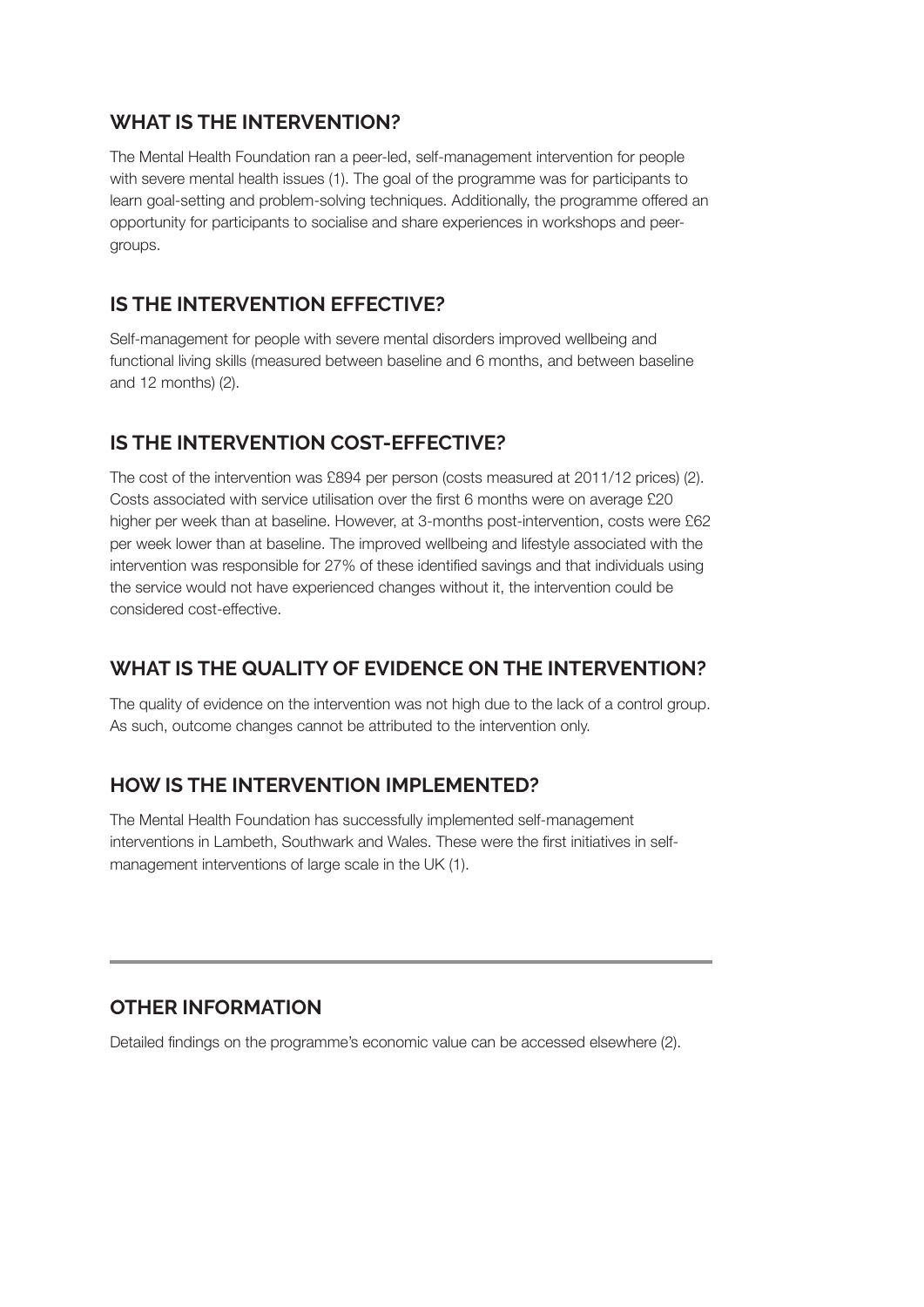#### **REFERENCES**

- 1. Mental Health Foundation (2019). Self-management of mental ill-health.
- 2. Cyhlarova E, Crepaz-Keay D, Reeves R et al (2015) An evaluation of peer-led selfmanagement training for people with severe psychiatric diagnoses. Journal of Mental Health Training, Education and Practice.10: 3–13.

#### **AUTHORS**

Martin Knapp, Annette Bauer, Michela Tinelli, Danielle Guy Care Policy and Evaluation Centre, London School of Economics and Political Science

#### **ACKNOWLEDGMENTS**

We are grateful to the ESSENCE project advisory group (in particular Dr Aija Kettunen, Research and Development Services for Social and Health Economics, Diaconia University of Applied Sciences, Pieksämäki, Finland) and Sam Rickman (CPEC, LSE) for their helpful comments on an earlier draft of this case summary.

Production date: June 2019